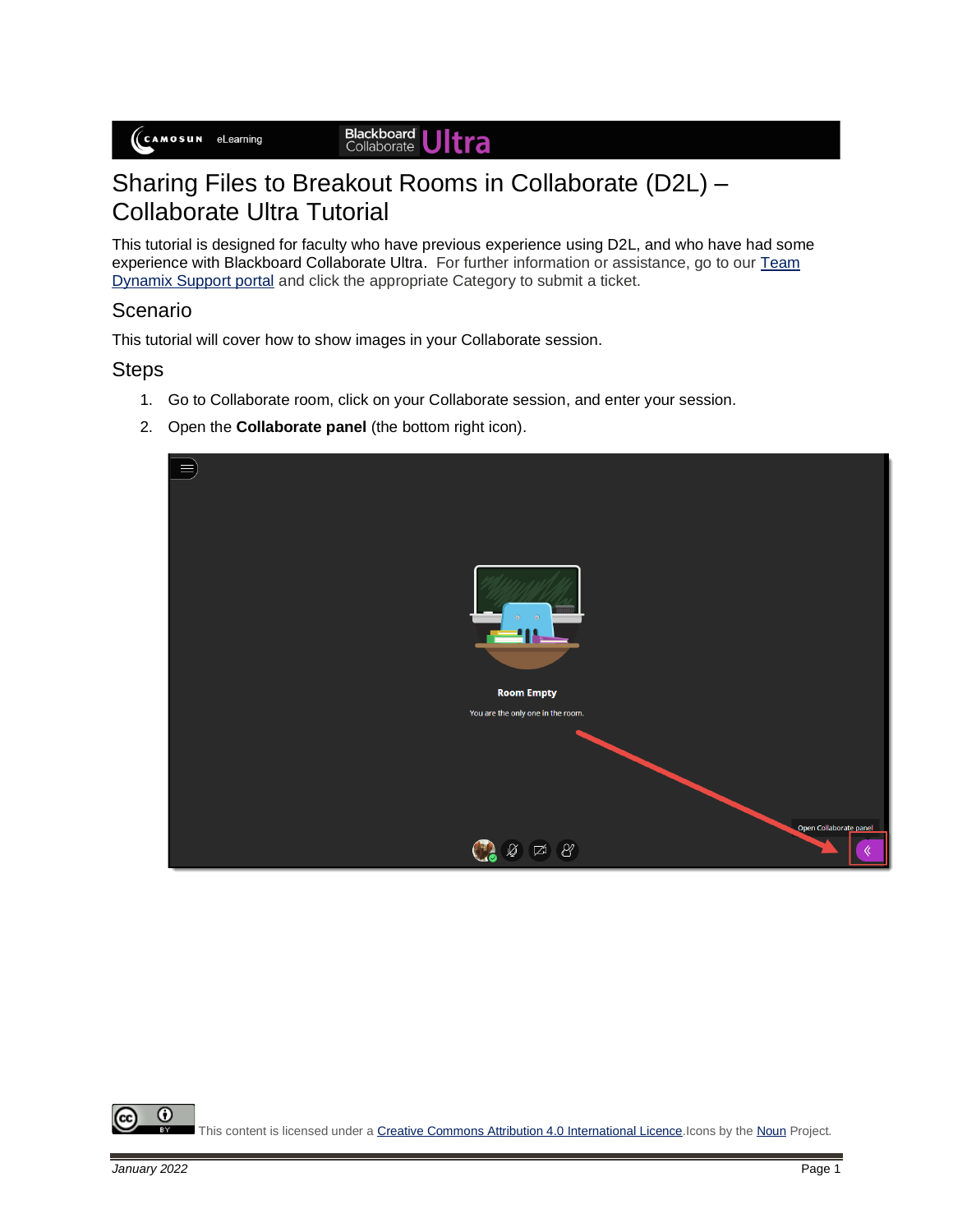3. Click the **Share Content** icon.



4. Click **Breakout Rooms**. Then start your breakout rooms (see the *Creating Breakout Rooms (for group work) in Collaborate* tutorial for more information). **NOTE: You, as Moderator, need to stay in the Main Room to complete the steps that follow.**

|                                                                    | <b>Share Content</b>            |                                              |   |     |  |  |
|--------------------------------------------------------------------|---------------------------------|----------------------------------------------|---|-----|--|--|
|                                                                    | <b>Primary Content</b>          |                                              |   |     |  |  |
|                                                                    | $G =$<br>Share Blank Whiteboard |                                              |   |     |  |  |
|                                                                    |                                 | 777<br><b>Share Application/Screen</b><br>oo |   |     |  |  |
| $\odot$<br>$\odot$                                                 | $\Rightarrow$                   | <b>Share Files</b>                           |   |     |  |  |
|                                                                    | <b>Secondary Content</b>        |                                              |   |     |  |  |
| <b>Welcome!</b>                                                    | ъЩ                              | Polling                                      |   |     |  |  |
| You're the only one in the room.                                   | Interact                        |                                              |   |     |  |  |
| Jump in and get started! Upload your content and check your audio. | à<br><b>Breakout Groups</b>     |                                              |   |     |  |  |
|                                                                    |                                 |                                              |   |     |  |  |
| X<br>■ズ                                                            | $\circlearrowright$             | $\equiv$<br>8                                | C | छुँ |  |  |

 $\overline{\odot}$ r. This content is licensed under [a Creative Commons Attribution 4.0 International Licence.I](https://creativecommons.org/licenses/by/4.0/)cons by th[e Noun](https://creativecommons.org/website-icons/) Project.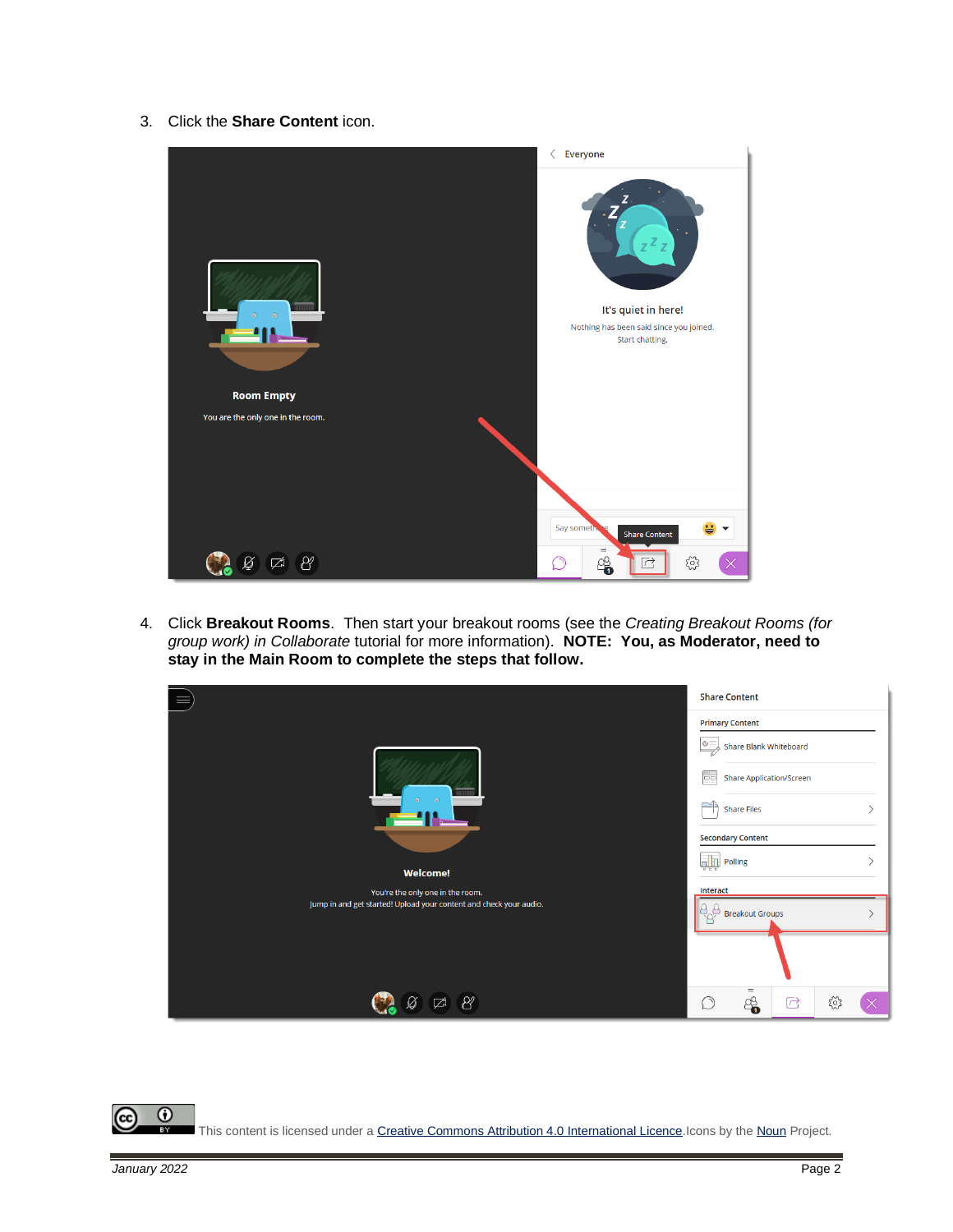5. Go back to the **Share Content** area, and then click **Share Files**.



 $\overline{\odot}$ (cc This content is licensed under [a Creative Commons Attribution 4.0 International Licence.I](https://creativecommons.org/licenses/by/4.0/)cons by th[e Noun](https://creativecommons.org/website-icons/) Project.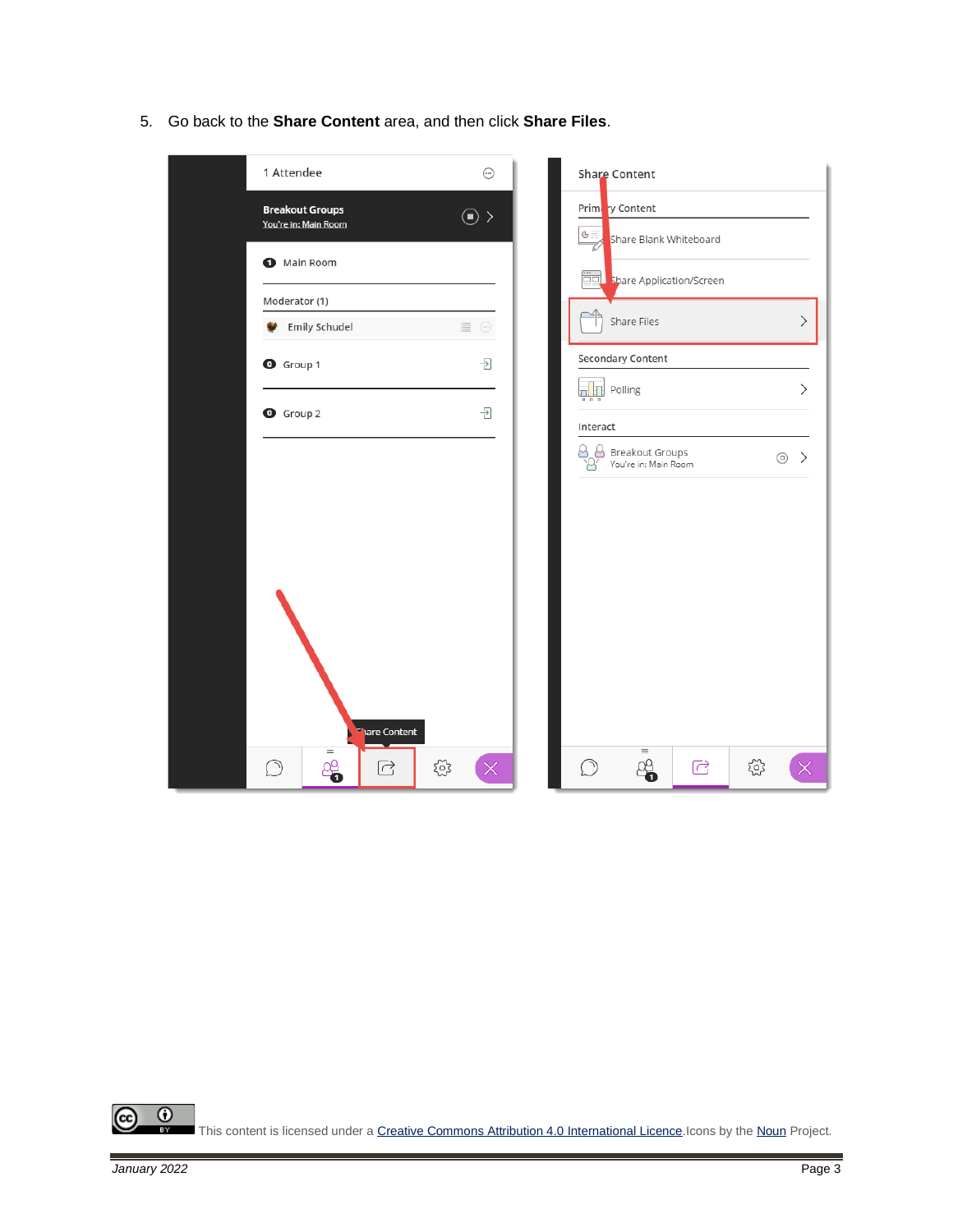6. Upload the file you want to share, and then click **File options** (the three dots) to the right of the file name.



 $\overline{\odot}$ This content is licensed under [a Creative Commons Attribution 4.0 International Licence.I](https://creativecommons.org/licenses/by/4.0/)cons by th[e Noun](https://creativecommons.org/website-icons/) Project.

(cc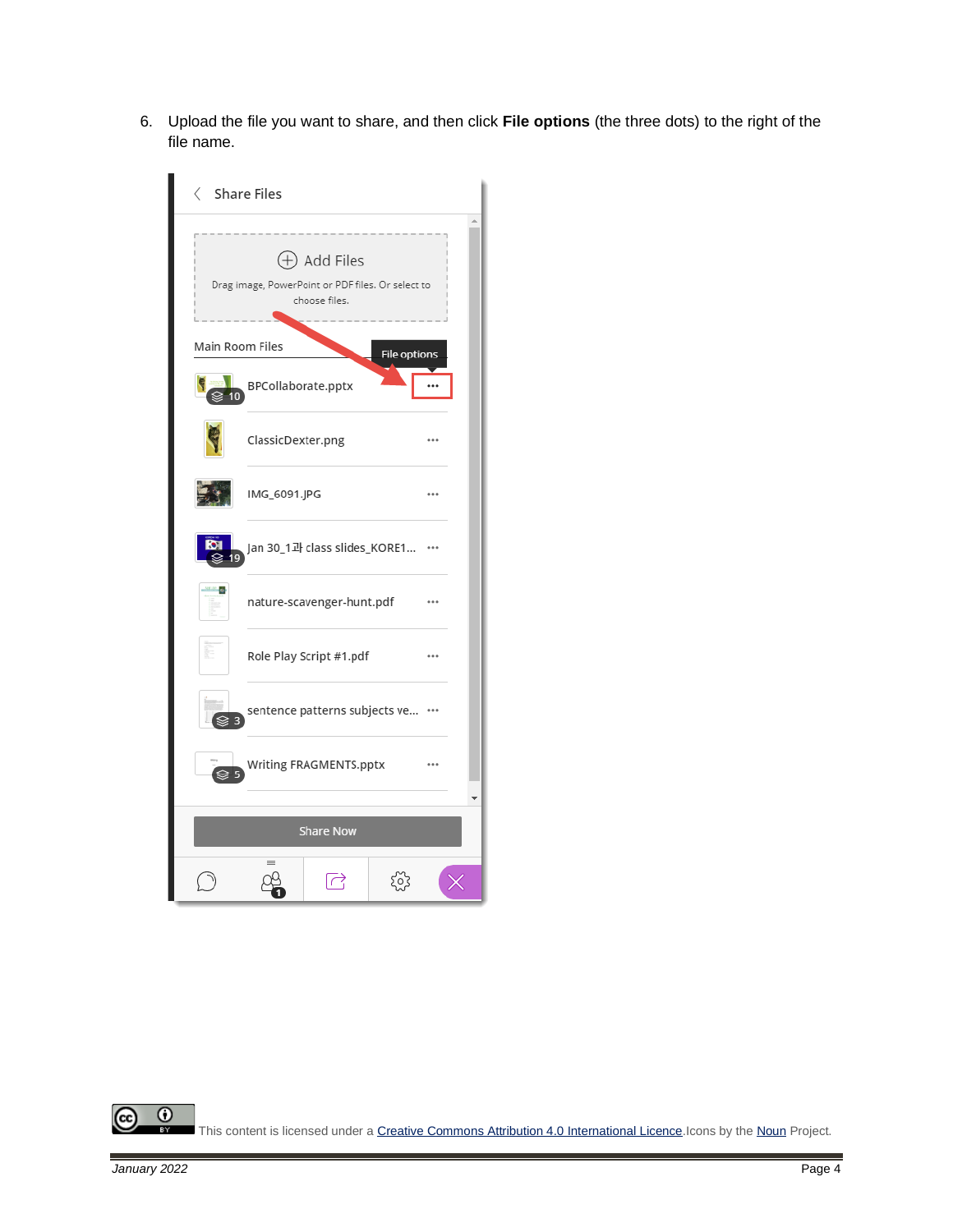#### 7. Select **Share with groups**.



 $\overline{\odot}$ (cc This content is licensed under [a Creative Commons Attribution 4.0 International Licence.I](https://creativecommons.org/licenses/by/4.0/)cons by th[e Noun](https://creativecommons.org/website-icons/) Project.